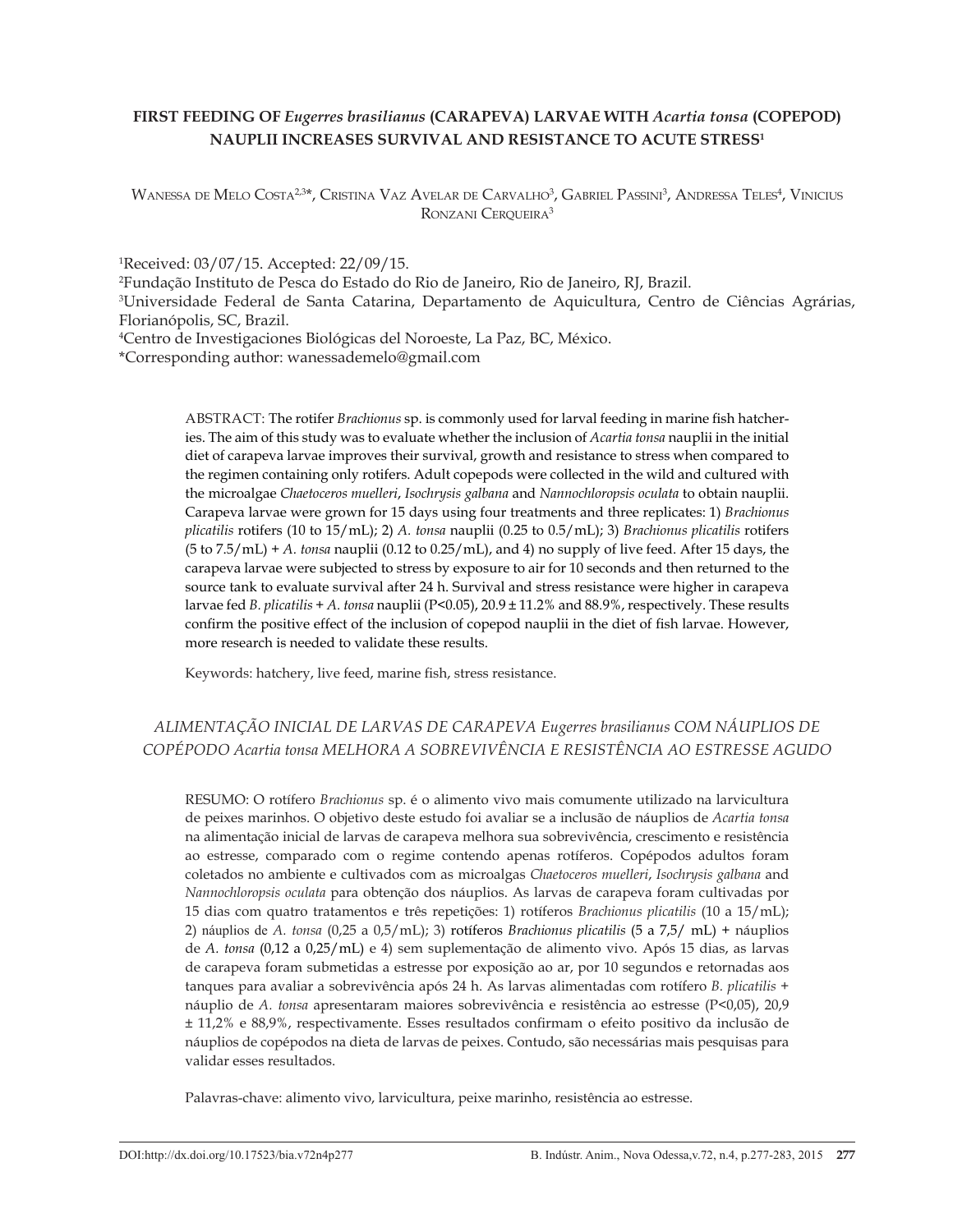## **INTRODUCTION**

There are several native Brazilian marine fish species, such as carapeva, with a potential for rearing. However, there is a lack of information on the biology and farming technology of these species (Cavalli and Hamilton, 2009). Common throughout the Brazilian coast, *Eugerres brasilianus* (Cuvier, 1830), popularly known as carapeva or caratinga, is a member of the Gerreidae family, which can reach up to 40 cm in length (Figueiredo and Menezes, 1980). This species plays an important role in commercial, artisanal and sport fishing (Bezerra *et al*., 2001).

Copepods can be an alternative source for feeding marine fish larvae (OLIVOTTO *et al.*, 2008), since they are an effective feed for commercially important fish species as they contain macro- and micronutrients, lipids, especially highly unsaturated fatty acids (eicosapentaenoic acid and docosahexaenoic acid), protein, carbohydrates, and enzymes. These compounds are essential for the survival, growth, digestion, larval metamorphosis, development of the central nervous system, maintenance of cell membrane structure and function, development of sight, and stress tolerance of fish (Bromage and Roberts, 1995; Sargent *et al*., 1997; Schipp *et al.*, 1999; STØTTRUP, 2000).

Copepod nauplii of the order Calanoida contain the complete profile of nutrients required for the growth and survival of marine fish larvae (STOTTRUP, 2000; DRILLET *et al.*, 2007) and have an ideal size (average of  $65 \mu m$ ) to be used for the first feeding of very small fish larvae (Schipp *et al.*, 1999). The calanoid *Acartia tonsa* is used as feed for fish larvae such as *Gadus morhua*, *Lutjanus johnii* and L. argentimaculatus (STOTTRUP and McEvoy, 2003), *Centropomus parallelus* (Barroso *et al.*, 2013), and *C. undecimalis* (Yanes-Roca *et al.*, 2013).

In general, studies investigating the feeding efficiency of fish larvae only consider growth and survival. In some cases, the physiological state of the larvae is assessed using stress tests. During larval rearing, performance variables, growth and survival are the main indicators of food quality management (Luz *et al*., 2012). In addition to these variables, testing the resistance to stress can be a complementary tool to evaluate the quality of fry and fingerling production and to establish the effects of diet on improving animal health (Ako *et al.*, 1994; Luz, 2007).

The exposure of larvae to air for a predetermined period of time is a commonly used stress test (Benfey and Biron, 2000; Martins *et al*., 2000; Koven *et al.*, 2001; van Anholt *et al.*, 2004, Luz and Portella, 2005; Luz, 2007) and is effective in assessing the effect of food quality on the rate of stress resistance (Ako *et al*., 1994; Kanazawa, 1997; Luz, 2007; Luz *et al.*, 2012).

Therefore, the aim of this study was to determine whether the inclusion of *A. tonsa* nauplii in the initial diet of carapeva larvae improves their growth, survival, and stress resistance.

## **MATERIALS AND METHODS**

This study was conducted at the Laboratório de Piscicultura Marinha (LAPMAR), Universidade Federal de Santa Catarina (UFSC), Florianópolis, SC, Brazil. The experiment was approved by the Ethics Committee on the Use of Animals of UFSC (Protocol PP00861).

# **Maintenance and spawning induction of broodstock carapeva**

Broodstock of carapeva were kept in  $2 \times 2 \times 1.5$  m cages in the nursery at an average water salinity of 25. For spawning induction, broodstocks (2 males:1 female) were chosen among those exhibiting semen fluidity and oocytes with an average size of  $350 \mu m$ . Spawning was induced with a dose of 15 mg/kg of luteinizing hormone releasing hormone analog (Passini *et al.,* 2013) and broodstocks were kept in 500-L tanks containing circulating pond water until spawning. After spawning, the eggs were collected through the water outlet of the broodstocks tank into a cylindrical fiberglass incubator (capacity of up to 6 L). Embryonated eggs were transferred to circular fiberglass tanks with a working volume of 100 L at a density of 10 eggs/L for larval testing.

# **Live feed**

The rotifer *Brachionus plicatilis* (average length of 120-300 µm) was cultured in 600-L tanks and fed once a day the microalga *Nannochloropsis oculata* (300 x 104 cells/mL) and *Saccharomyces cerevisiae* (0.8 g/106 rotifers, divided into three portions offered throughout the day). Before administration to the larvae, the rotifers were enriched with a commercial diet (Protein Plus Selco®, INVE, Belgium; 150 g/ m3 ) for 12 h.

*Acartia tonsa* adults were obtained from a nursery consisting of water from Lagoa da Conceição (Florianópolis, SC, Brazil) by filtering through a 200 µm mesh. Adult copepods were isolated, identified and cultured in a fiberglass tank containing 250 L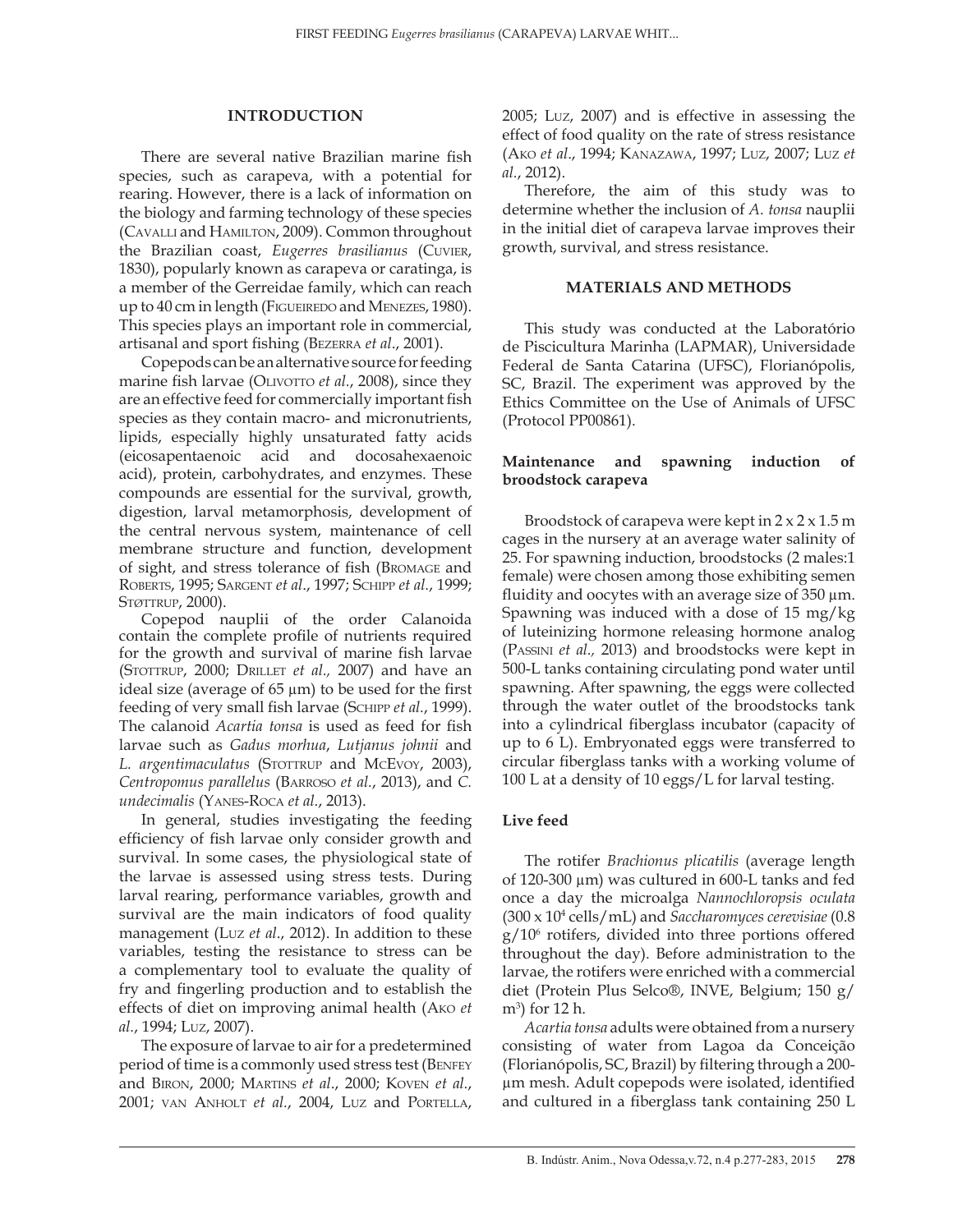of seawater with a salinity of 35 and temperature of 28°C to obtain nauplii according to a method modified from STOTTRUP et al. (1986). The feeding was carried out with three microalgal species in the exponential growth phase: *Chaetoceros calcitrans*, *Isochrysis galbana* and *N. oculata* (500 x 104 , 400 x 104 and 300 x 104 cells/mL, respectively). The average size of the nauplii during culture ranged from 63 to  $67 \mu m$ .

### **Hatchery**

Carapeva larvae were grown from day 2 to day 15 of age in a completely randomized design consisting of four different food regimens and three replicates: 1) *B. plicatilis* rotifers (10 to 15/mL); 2) *A. tonsa* nauplii (0.25 to 0.5/mL); 3) *B. plicatilis* rotifers (5 to 7.5/ mL) + *A. tonsa* nauplii (0.12 to 0.25/mL) whose densities are shown in Table 1, and 4) no supply of live feed.

The density of nauplii and rotifers was determined once a day in the morning. For this purpose, a 100-mL sample was collected from each water tank, and a subsample of 1 mL was fixed with Lugol and observed under a stereoscopic microscope. The larvae were reared in a green water system, adding *N. oculata* at a density of 50 x 104 cells/mL.

The variables salinity  $(34 \pm 2)$ , temperature  $(26.8)$  $\pm$  1.5°C) and dissolved oxygen (6.2  $\pm$  1.8 mg/L) were measured daily using a refractometer (Atago, S10-E) and a multiparameter probe (Alfakit) and were within acceptable levels for *E. brasilianus* larvae (Alvarez-Lajonchère *et al.*, 1996). On day 15 of the experiment, the larvae were counted to

calculate survival and the total length (mm) of a sample of 30 larvae per replicate was measured, except for the treatment without food in which only 16 larvae survived.

# **Stress test**

A sample of 36 larvae per replicate, separated at random, were kept for 2 h in containers with 5 L of clean seawater, in starvation, under the same conditions of temperature and salinity of the hatchery. Next, the larvae were subjected to an acute stress test by exposing them to air on absorbent paper for 10 s using a method adapted from Luz (2007). The duration was determined in previous tests, which demonstrated the absence of survivors after this period. After the test, the larvae were returned to 5-L containers and survivors were counted 24 h later to determine the rate of stress resistance defined as the percentage of survival (Ako *et al.*, 1994).

#### **Statistical analysis**

The survival data (%) and total length (mm) were analyzed for normality (Shapiro-Wilks test) and homoscedasticity (Levene) and then subjected to analysis of variance. Means were compared by Tukey's test. The nonparametric  $\chi^2$  test was applied for comparison of post-stress survival (%) between treatments. The first test was performed to compare the three treatments (1, 2 and 3) supplying live feed (3x2 contingency table) and finding significant differences 2x2 contingency table was used to find the differences.

| Treatment                                            | Live feed     | Density<br>(organisms/mL) | Period<br>(days) |
|------------------------------------------------------|---------------|---------------------------|------------------|
| Brachionus plicatilis rotifers                       | B. plicatilis | 10                        | $2$ to $10$      |
|                                                      | B. plicatilis | 15                        | 11 to 15         |
| Acartia tonsa nauplii                                | A. tonsa      | 0.25                      | $2$ to 6         |
|                                                      | A. tonsa      | 0.50                      | 7 to 15          |
| Brachionus plicatilis rotifers +<br>A. tonsa nauplii | B. plicatilis | 5                         | $2$ to $10$      |
|                                                      | A. tonsa      | 0.12                      | $2$ to 6         |
|                                                      | B. plicatilis | 7.5                       | 11 to $15$       |
|                                                      | A. tonsa      | 0.25                      | 7 to 15          |

Table 1. Densities of *Brachionus plicatilis* and *Acartia tonsa* nauplii and periods of feeding *Eugerres brasilianus* larvae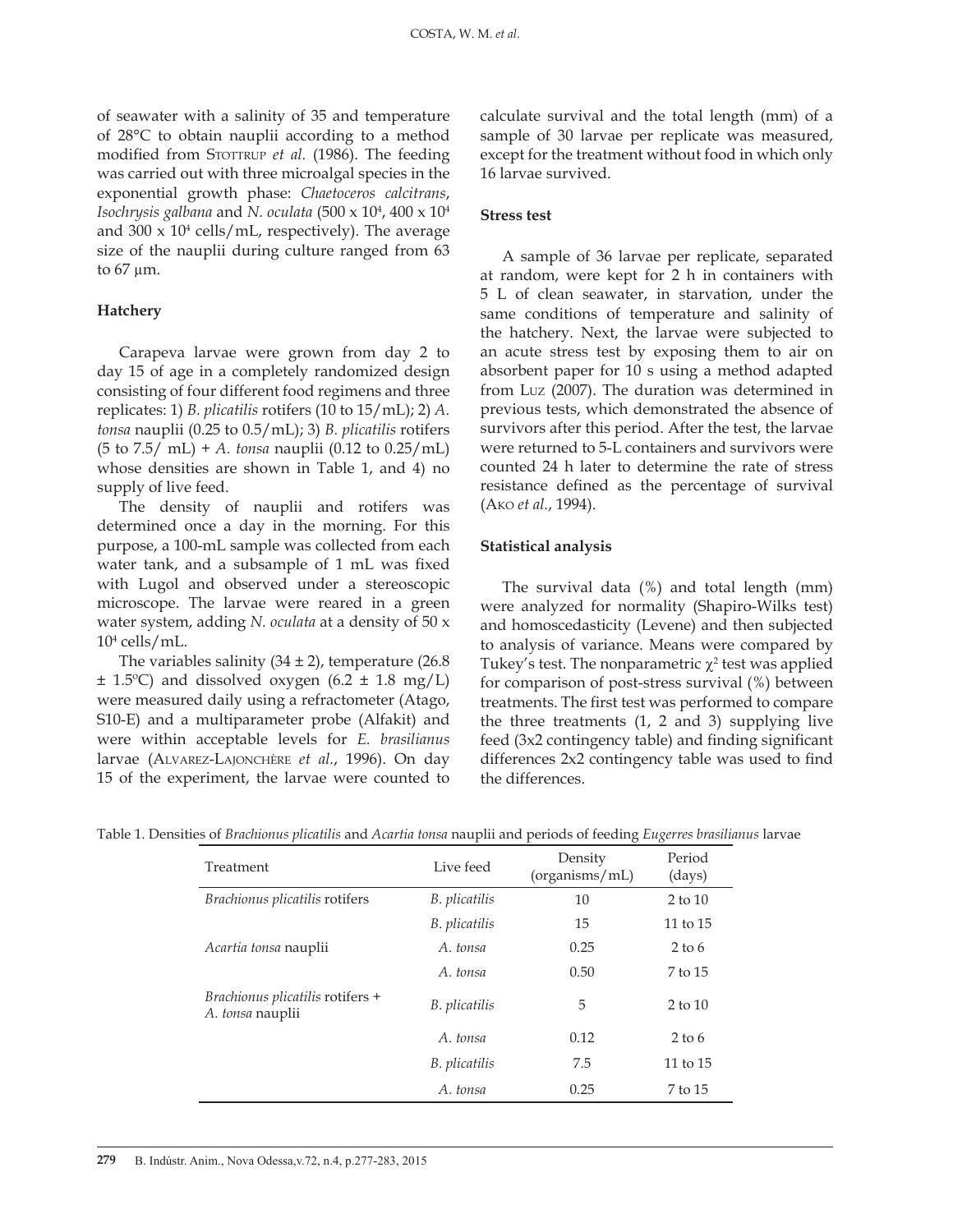#### **RESULTS**

The highest survival of carapeva larvae was observed for the combination of *B. plicatilis* rotifers (5 to 7.5/mL) + *A. tonsa* nauplii (0.12 to 0.25/mL) (P<0.05) and the lowest survival for the treatment that did not supply live feed (Table 2). The total length of the larvae not receiving live feed was significantly lower than that observed for the other treatments (P<0.05) (Table 2), with an average length of 5.61 mm.

The larvae fed *B. plicatilis* rotifers (5 to 7.5/mL) + *A. tonsa* nauplii (0.12 to 0.25/mL) were more resistant (P<0.05) than the larvae submitted to the other treatments (Table 3). The *B. plicatilis* rotifers (10 to 15/mL) and *A. tonsa* nauplii (0.25 to 0.5/mL) treatments did not differ significantly and showed low rates of resistance in the stress test (Table 3). However, differences were found between larvae fed the combination and the other treatments. The lowest rate of resistance was observed for the starvation treatment.

#### **DISCUSSION**

The inclusion of *A. tonsa* nauplii in the diet of

carapeva larvae exerted an important effect on survival. The combination of *B. plicatilis* rotifers (5 to 7.5/mL) + *A. tonsa* nauplii (0.12 to 0.25/mL) provided results similar to the exclusive treatment with *B. plicatilis* rotifers, while survival was lower for the diet containing only *A. tonsa* nauplii. On the other hand, no significant differences in length gain were observed. It is likely that in the treatment with *A. tonsa* nauplii, with fewer surviving larvae, the number of nauplii available for each larva was not sufficient to impair growth.

On the other hand, the observation of larvae surviving in the absence of live feed was not expected. It is possible that microorganisms (bacteria and protozoa, among others) present in the water tank and on surfaces (biofilm) were used as feed. Thompson *et al*. (1999) observed that microorganisms could be a food source because of their high concentrations of N and P, allowing the survival of *Penaeus paulensis* larvae for long periods. Furthermore, ideal conditions of factors such as temperature and salinity can influence the ability of larvae to survive starvation (McGurk, 1984).

From a nutrition point of view, a diet containing rotifers and *Artemia* can be fully replaced or supplemented with copepods because their profile of fatty acids and other nutrients meet the

| Table 2. Mean and standard deviation of the survival and total length of carapeva larvae according to treatment |  |  |
|-----------------------------------------------------------------------------------------------------------------|--|--|
|                                                                                                                 |  |  |

| Treatment                                                  | Survival $(\%)$    | Total length<br>(mm) | N  |
|------------------------------------------------------------|--------------------|----------------------|----|
| Brachionus plicatilis rotifers                             | 16.8 ab $\pm$ 10.7 | 5.12 a $\pm$ 0.08    | 30 |
| Acartia tonsa nauplii                                      | $7.8 b \pm 1.5$    | 5.88 a $\pm$ 0.06    | 30 |
| <i>Brachionus plicatilis</i> rotifers $+$ A. tonsa nauplii | $20.9a \pm 11.2$   | 5.83 a $\pm$ 0.38    | 30 |
| No supply of live feed                                     | $3.2 b \pm 4.8$    | $2.64 b \pm 2.30$    | 16 |

Means in the same column followed by different lowercase letters differ significantly (P<0.05).

### **Table 3. Survival (%) of 15-day-old carapeva larvae after the stress test according to treatment**

| <b>Treatments</b>                                          | Survival after stress      |
|------------------------------------------------------------|----------------------------|
| Brachionus plicatilis rotifers                             | 55.56 $b \pm 1.00$         |
| Acartia tonsa nauplii                                      | $52.78 b \pm 2.65$         |
| <i>Brachionus plicatilis</i> rotifers $+$ A. tonsa nauplii | $88.89a \pm 2.00$          |
| No supply of live feed                                     | $10.28 \text{ c} \pm 3.51$ |

Means in the same column followed by different lowercase letters differ significantly (P<0.05).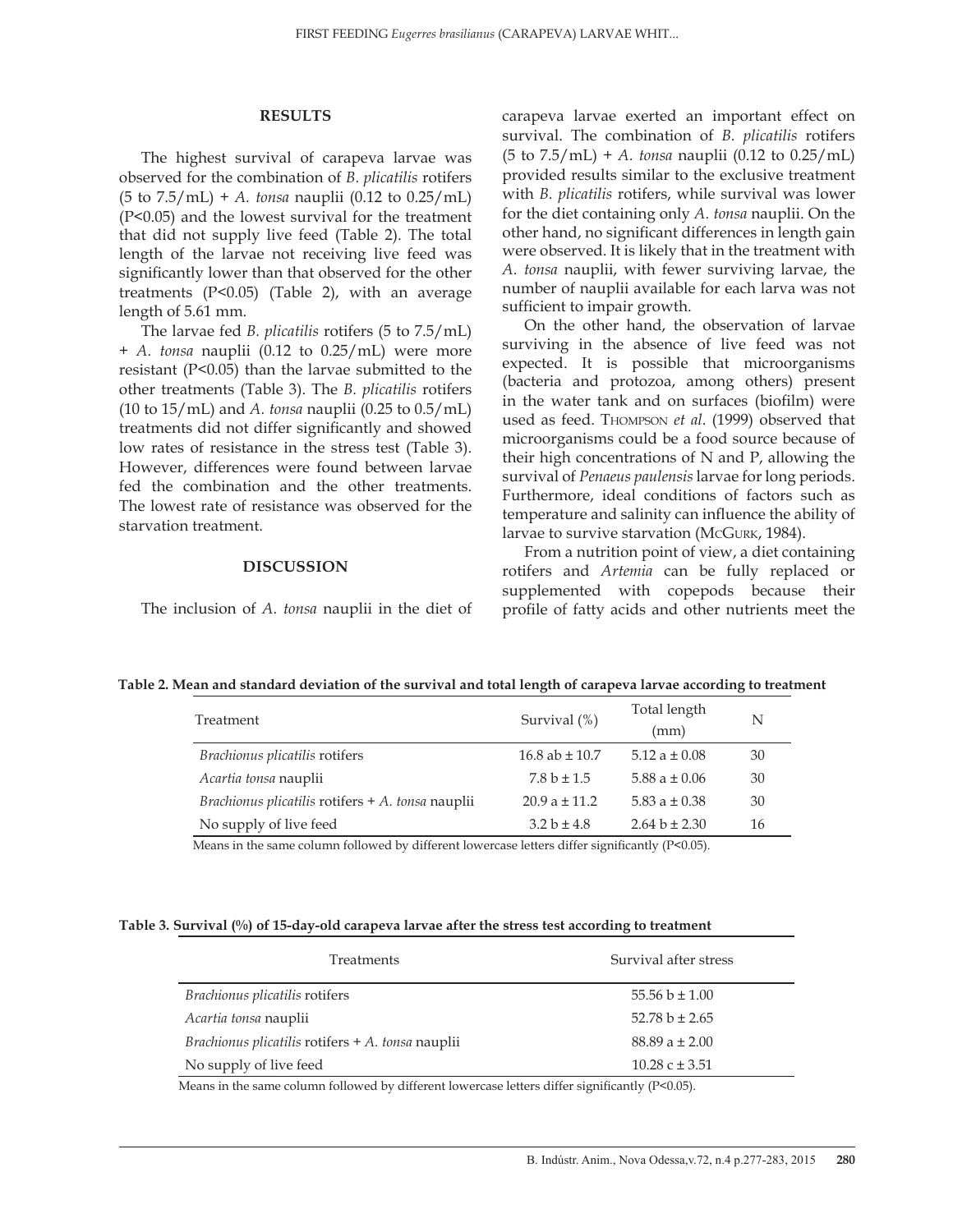requirements of marine fish larvae (SARGENT et al., 1997; McKinnon *et al.*, 2003). In the present study, complete replacement with *A. tonsa* nauplii was not satisfactory because it compromised survival. The limiting factor was probably the amount offered to the larvae, not its quality. In previous studies on carapeva larvae (initial density of 1 to 10 larvae/L), *Oithona* sp. nauplii were offered at densities of 0.5 to 2.0/mL (Alvarez-Lajonchère *et al*., 1996; Hernández-Molejón and Alvarez-Lajonchère, 2003), a density slightly higher than that used in the present study. In a study investigating carapeva larvae until 13 days of life (HERNÁNDEZ-ALVAREZ and MOLEJON-Lajonchère, 2003), the survival rates obtained with rotifers and nauplii of the copepod *Oithona oculata* were 6% and 12.5%, respectively, while no significant difference in survival was observed in the present study (16.8% and 7.8%, respectively). These differences can certainly be explained by the different environmental conditions of the two studies. However, both studies show why the initial culture phase of pelagic larvae of marine fish deserves special attention since initial mortality is very high.

The effects of copepod feeding were more evident in the case other marine fish species. For example, the inclusion of nauplii of the calanoid *Gladioferens imparipes* in combination with rotifers for the first feeding of *Glaucosoma hebraicum* and *Pagrus auratus* larvae increased survival and growth (Payne *et al*., 2001). Fat snook (*Centropomus parallelus*) larvae receiving a diet that contained the copepod *A. tonsa* had higher survival, growth, and essential fatty acid levels than those fed a diet containing only rotifers (Barroso *et al*., 2013). These results highlight the importance of supplementation of the diet of marine fish larvae with copepod nauplii because they are small enough to allow their capture (Su *et al*., 2005) and do not require prior enrichment with lipid emulsions, as do rotifers and meta-nauplii of *Artemia franciscana* (Lavens and Sorgeloos, 1996; Knuckey *et al*., 2005), which are deficient in highly unsaturated fatty acids. The total lipid composition of copepod nauplii contains on average 40% docosahexaenoic acid and 16% eicosapentaenoic acid, amounts that appear to meet the nutritional requirements of marine fish larvae (VAN DER MEEREN *et al.*, 2008).

In the present study, another important effect of including *A. tonsa* nauplii in the diet of carapeva larvae was clearly observed in the stress test. The combination of *B. plicatilis* rotifers (5 to 7.5/mL) + *A. tonsa* nauplii (0.12 to 0.25/mL) provided the highest resistance to acute stress, which was

higher than that obtained with the individual diets. This superiority of the copepod compared to the rotifer in terms of stress tolerance has also been demonstrated for pompano (*Trachinotus carolinus*) larvae fed *Pseudodiaptomus pelagicus* nauplii, and is related to the better fatty acid composition found in nauplii (Cassiano *et al.*, 2012). In the case of mahimahi (*Coryphaena hippurus*) larvae, the highest stress resistance was observed when high concentrations of docosahexaenoic acid were present in the diet, i.e., copepod or *Artemia* enriched with fatty acids (Kraul *et al.*, 1993).

The culture of pelagic copepods with a short life cycle and rapid growth using semi-intensive high-throughput technologies has been proposed for tropical and subtropical countries. This approach may have economic benefits, providing highly stress resistant larvae with good survival and growth (HERNÁNDEZ-ALVAREZ and MOLEJÓN-Lajonchère, 2003). The stress response is a very important tool to select the best individuals for aquaculture, especially those raised in intensive systems (Lima *et al*., 2006). In this respect, the results of this study indicate that continuation of the use of hatchery diets that promote a survival rate of only slightly over 50% in the stress test is inappropriate, considering that this phase is already critical and survival is low.

In conclusion, the resistance of carapeva larvae to acute stress (air exposure) was higher when the diet was supplemented with *B. plicatilis* rotifers + *A. tonsa* nauplii. We emphasize that it is still necessary to refine the use of nauplii as part of a first-feeding scheme due to the difficulties in producing nauplii on a large scale.

## **ACKNOWLEDGEMENT**

The authors thank CAPES for the fellowship granted to the first author within the Programa Amazônia Azul, and CNPq for granting a research fellowship to Professor Vinicius Cerqueira and fellowships to the third and fifth authors. We thank Professor Mauro de Melo Júnior for his help with the identification of the copepods used in this study. We are also grateful to the LAPMAR technicians and students for help with the logistics of fish reproduction.

## **REFERENCES**

AKO, H.; CLYDE, S.T.; BASS, P.; LEE, C.S. Enhancing the resistance to physical stress in larvae of *Mugil*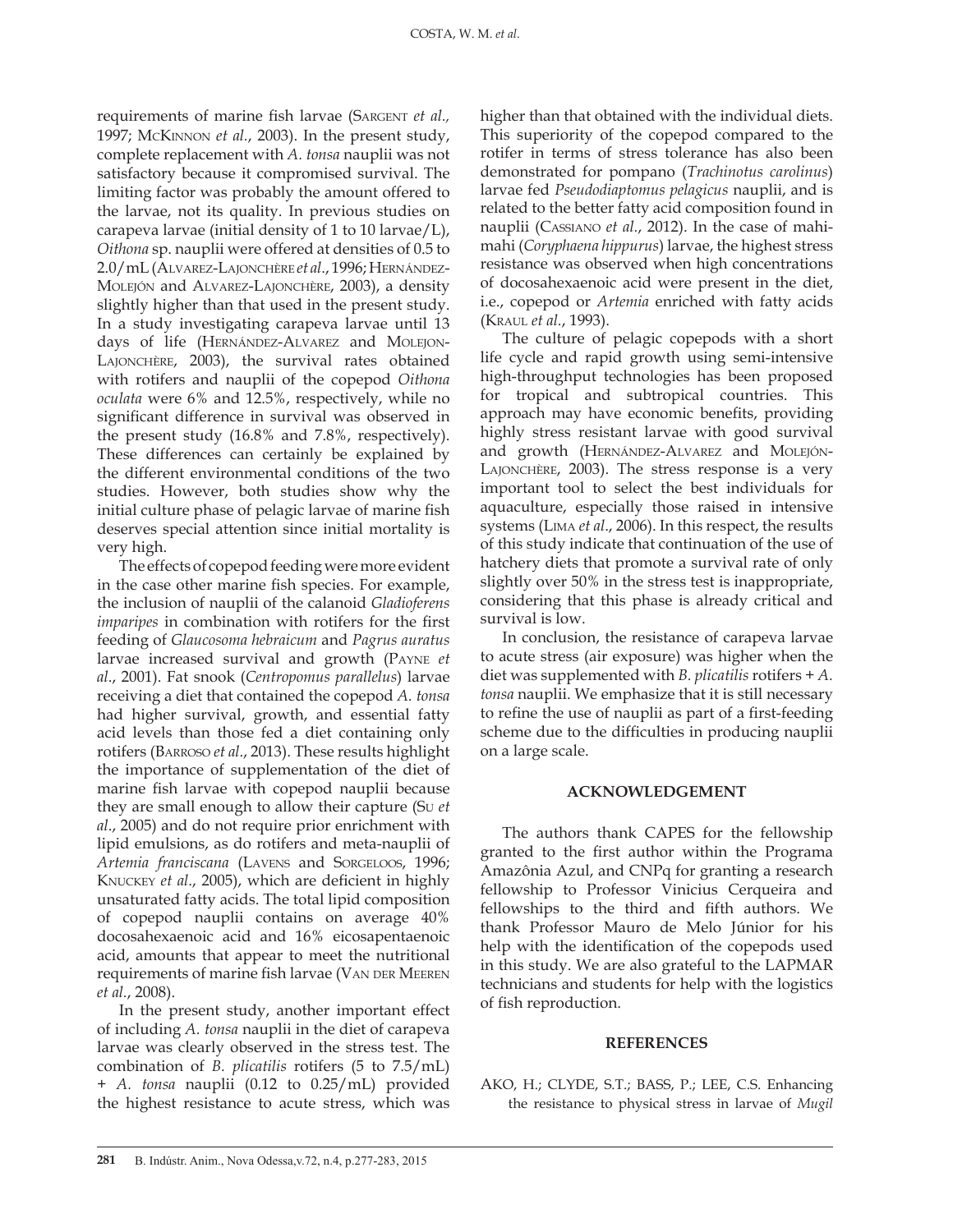*cephalus* by the feeding of enriched *Artemia* nauplii. **Aquaculture**, v.122, p.81-90, 1994.

- ALVAREZ-LAJONCHÈRE, L.; PÉREZ SÁNCHEZ, L.; HERNÁNDEZ MOLEJÓN, O.G.; TORRES, G. Mass production of striped patao *Eugerres brasilianus*  juveniles in Cuba. **Journal of the World Aquaculture Society**, v.27, p.347-352, 1996.
- BARROSO, M.V.; CARVALHO, C.V.A.; ANTONIASSI, R.; CERQUEIRA, V.R. Use of the copepod *Acartia tonsa* as the first live food for larvae of the fat snook *Centropomus parallelus.* **Aquaculture**, v.388*–*391, p.153–158, 2013.
- BENFEY, T.J.; BIRON, M. Acute stress response in triploid rainbow trout (*Oncorhynchus mykiss*) and brook trout (*Salvelinus fontinalis*). **Aquaculture**, v.184, p.167-176, 2000.
- BEZERRA, R.S.; VIEIRA, V.L.A.; SANTOS, A.J.G. Ciclo reprodutivo da carapeba prateada *Diapterus rhombeus* (Cuvier, 1830), no litoral de Pernambuco. **Tropical Oceanography**, v.1, p.67-78, 2001.
- BROMAGE, N.R.; ROBERTS, R.J. **Broodstock management and egg larval quality**. Oxford: Blackwell Science, 1995.
- CASSIANO, E.J.; OHS, C.L.; DIMAGGIO, M.A. Stress survival in larvae of Florida pompano (*Trachinotus carolinus*) fed enriched rotifers (*Brachionus plicatilis*) and nauplii of the calanoid copepod (*Pseudodiaptomus pelagicus*). **Israeli Journal of Aquaculture**, v.793, p.1- 7, 2012.
- CAVALLI, R.O.; HAMILTON, S. Piscicultura marinha no Brasil com ênfase na produção do beijupirá. **Revista Brasileira de Reprodução Animal**, v.6, p.64-69, 2009.
- DRILLET, G.; LINDLEY, L.C.; MICHELS, A.; WILCOX, J.; MARCUS, N.H. Improving cold storage of subtaneous eggs of the copepod *Acartia tonsa* Dana from the Gulf of Mexico (USA-Florida). **Aquaculture Research**, v.38, p.457-466, 2007.
- FIGUEIREDO, J.L.; MENEZES, N.A. **Manual de peixes marinhos do sudeste do Brasil**. São Paulo: Museu de Zoologia, Universidade de São Paulo, 1980.
- HERNÁNDEZ-MOLEJÓN, O.G.; ALVAREZ-LAJONCHÈRE, L. Culture experiments with *Oithona oculata* Farran, 1913 (Copepoda: Cyclopoida), and its advantages as food for marine fish larvae. **Aquaculture**, v.219, p.471–483, 2003.
- KANAZAWA, A. Effects of docosahexaenoic acid and phospholipids on stress tolerance of fish. **Aquaculture**, v.155, p.129-134, 1997.
- KNUCKEY, R.M.; SEMMENS, G.L.; MAYER, R.J.; RIMMER, M.A. Development of an optimal microalgal diet for the culture of the calanoid copepod *Acartia sinjiensis*: Effect of algal species and feed concentration on copepod development. **Aquaculture**, v.249, p.339–351, 2005.
- KOVEN, W.; BARR, Y.; LUTZKY, S.; BEN-ATIA, I.; WEISS, R.; HAREL, M.; BEHRENS, P.; TANDLER, A. The effect of dietary arachidonic acid (20:4n-6) on growth, survival and resistance to handling stress in gilthead seabream (*Sparus aurata*) larvae. **Aquaculture**, v.193, p.107–122, 2001.
- KRAUL, S.; BRITAIN, K.; CANTRELL, R.; NAGAO, T.; AKO, H.; OGASAWARA, A.; KITAGAWA, H. Nutritional factors affecting stress resistance in the larval mahimahi *Coryphaena hippurus*. **Journal of the World Aquaculture Society**, v.24, p.187-193, 1993.
- LAVENS, P.; SORGELOOS, P. **Manual on the production and use of live food for aquaculture**. Ghent: FAO, 1996.
- LIMA, L.C.; RIBEIRO, L.P.; LEITE, R.C.; MELO, D.C. Estresse em peixes. **Revista Brasileira de Reprodução Animal**, v.30, p.113-117, 2006.
- LUZ, R.K. Resistência ao estresse e crescimento de larvas de peixes neotropicais alimentadas com diferentes dietas. **Pesquisa Agropecuária Brasileira***,* v.42, p.65- 72, 2007.
- LUZ, R.K.; PORTELLA, M.C. Tolerance to the air exposition test of *Hoplias lacerdae* larvae and juvenile during its initial development. **Brazilian Archives of Biology and Technology**, v.48, p.567-573, 2005.
- LUZ, R.K.; RIBEIRO, P.A.P.; IKEDA, A.L.; SANTOS, A.E.H.; MELILLO FILHO, R.; TURRA, E.M.; TEIXEIRA, E.A. Performance and stress resistance of Nile tilapias fed different crude protein levels. **Revista Brasileira de Zootecnia**, v.41, p.457-461, 2012.
- MARTINS, M.L.; MORAES, F.R.; MORAES, J.R.E.; MALHEIROS, E.B. Falha na resposta do cortisol ao estresse por captura e por carragenina em *Piaractus mesopotamicus* Holmberg, 1887 (Osteichthyes: Characidae). **Acta Scientiarum**, v.22, p.545-552, 2000.
- McGURK, M.D. Effects of delayed feeding and temperature on the age of irreversible starvation and on the rates of growth and mortality of Pacific herring larvae. **Marine Biology**, v.84, p.13-26, 1984.
- McKINNON, A.D.; DUGGANA, S.; NICHOLS, P.D.; RIMMER, M.A.; SEMMENS, G.; ROBINO, B. The potential of tropical paracalanoid copepods as live feeds in aquaculture. **Aquaculture**, v.223, p.89-106, 2003.
- OLIVOTTO, I.; BUTTINO, I.; BORRONI, M.; PICCINETTI, C.C.; MALZONE, M.G.; CARNEVALI, O. The use of the Mediterranean calanoid copepod *Centropages typicus* in Yellowtail clownfish (*Amphiprion clarkii*) larviculture. **Aquaculture**, v.284, p.211-216, 2008.
- PASSINI, G.; CARVALHO, C.V.A.; COSTA, W.M.; CERQUEIRA, V.R. Indução hormonal da desova da carapeva *Eugerres brasilianus* em cativeiro. **Boletim do Instituto de Pesca**, v.39, p.433–438, 2013.